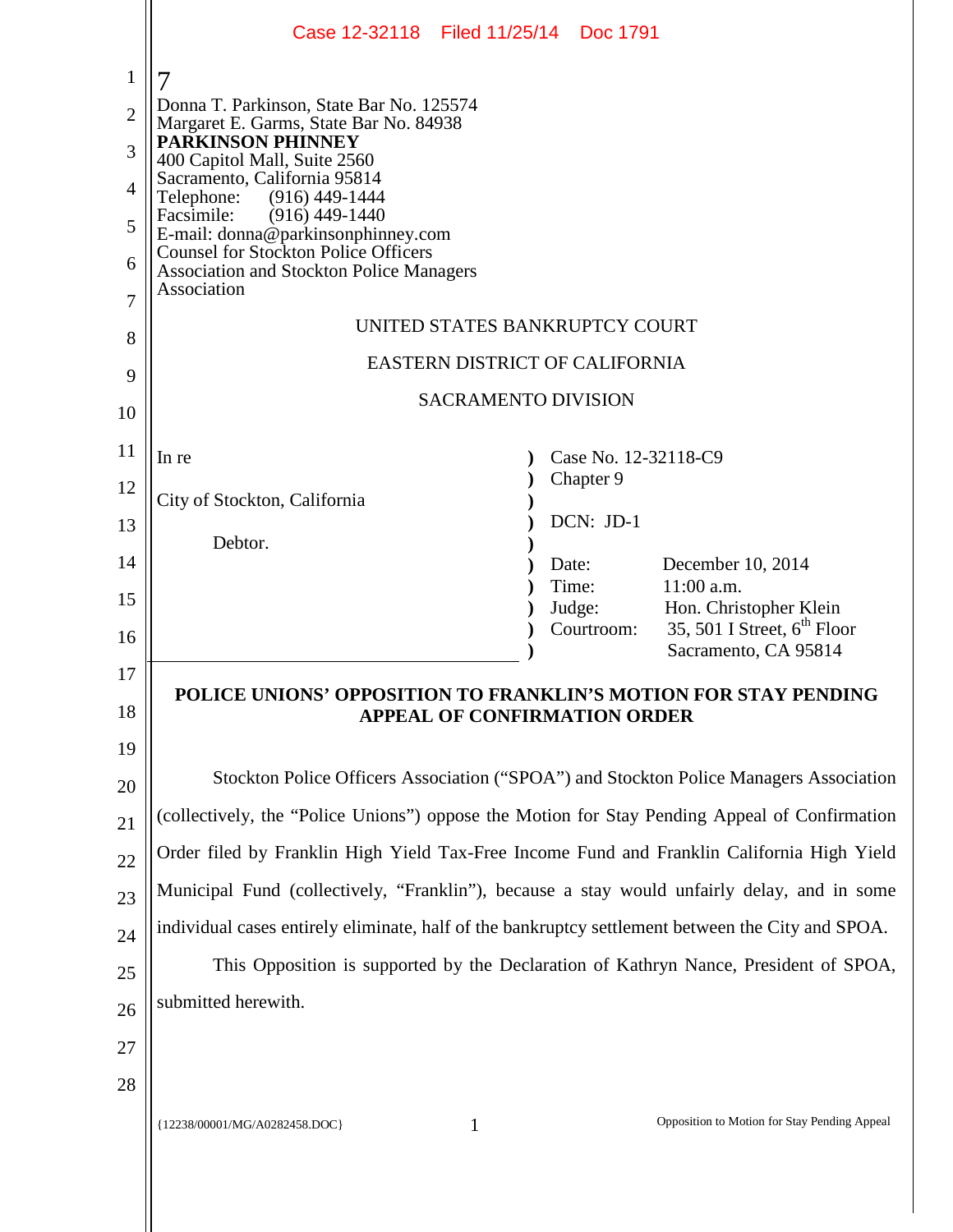# **I. Statement of Facts<sup>1</sup>**

2 3 4 5 6 7 8 9 During the past three years, during the lead-up to the bankruptcy and during the pendency of the bankruptcy, SPOA Members have suffered from increased job stress and increased overtime – meaning less time with their families – due to inadequate staffing levels in the Department. They have suffered anxiety over their job tenure and taken dramatic cuts in compensation and benefits. Their working conditions have deteriorated, not only because of inadequate staffing, but also because many experienced officers have left, resulting in a decline in the average level of experience. All of these issues have resulted directly or indirectly from the City's financial difficulties.

10 11 12 13 SPOA Members have also been very worried about possible loss of their CalPERS pensions, especially when Franklin Municipal Funds ("Franklin") asserted that the Plan could not be confirmed because the Plan did not impair pensions. Franklin is, presumably, intending to raise this issue on appeal as well.

14 15 16 17 Some of the anxiety felt by SPOA Members was relieved when the City's Plan of Adjustment was confirmed on October 30, 2014. It is inevitable, however, that the SPOA Members' bankruptcy-related concerns will return if a stay of the confirmation order pending appeal is issued.

18 19 20 21 22 23 24 The tension will cause SPOA Members to continue questioning whether they should just seek a job somewhere else that doesn't have the problems that the City of Stockton has. Because of Stockton's high crime levels compared to most other communities in California, Stockton police officers have experience that makes them highly desirable in the marketplace. Most SPOA Members could easily obtain a job with another law enforcement agency. Indeed, many have already left the City's employment due to the concerns outlined above, even though they may have had to uproot their families to do so.

- A stay pending appeal will also directly and very negatively affect SPOA Members and what they expect to receive on account of their claims in the bankruptcy.
- 27

Ξ

25

26

1

<sup>28</sup>  $<sup>1</sup>$  Based entirely on the Declaration of Kathryn Nance, President of SPOA, submitted herewith.</sup> {12238/00001/MG/A0282458.DOC} 2 Opposition to Motion for Stay Pending Appeal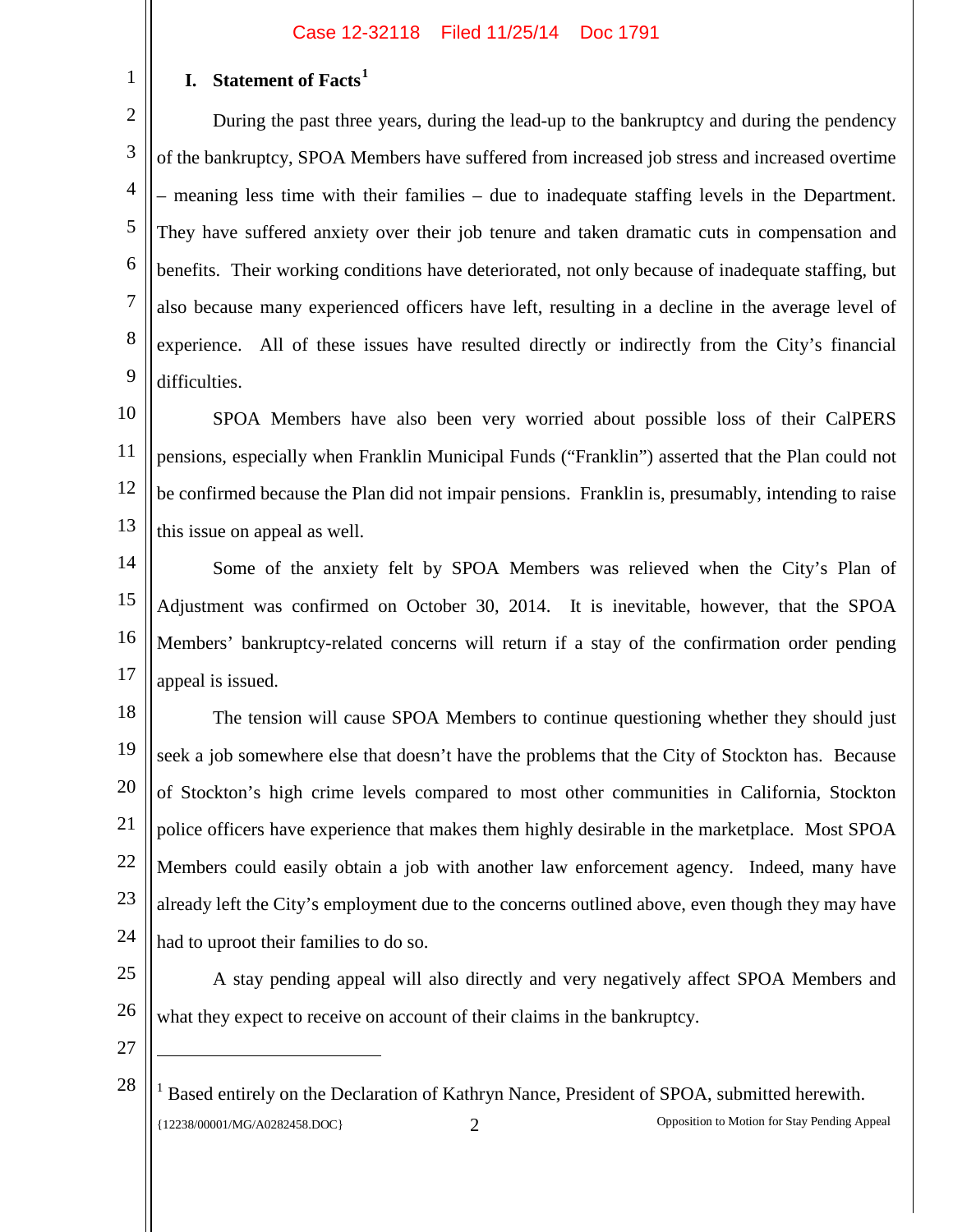2 3 4 5 6 A few months after the bankruptcy case was filed, SPOA and the City entered into a Memorandum of Understanding, approved in December 2012 and signed February 13, 2013, covering the period July 1, 2012 through June 30, 2014 (the "Current MOU").<sup>2</sup> The Current MOU is, at least in part, contingent upon confirmation and effectiveness of a Plan incorporating it. The Plan that has been confirmed does incorporate it, but the Plan has not yet become effective, so SPOA members have not yet received what they bargained for.

7 8 9 10 11 12 SPOA Members asserted \$13 million of claims in the bankruptcy, resulting from the City's pre-petition breach of the previous MOU. The Current MOU provides for settlement of these claims by giving each SPOA Member 44 hours of paid time off. To be eligible to take the time off, an SPOA Member had to have been on the payroll during at least part of the period July 1, 2010 to July 1, 2012, and the Member must still be on the payroll when he or she takes the paid time off.

13 14 15 16 17 The 44 hours of paid time off to be granted to each SPOA Member under the settlement are granted during certain time periods. Twenty-two hours were granted in fiscal year 2012-2013, but the other 22 hours are "contingent upon confirmation of the Plan and on the Plan becoming effective." These 22 hours are to be granted in two chunks: 11 hours "in the fiscal year of approval of the Plan" and 11 hours "in the fiscal year after approval of the Plan."<sup>3</sup>

18 19 20 21 22 If a stay pending appeal is issued, the Plan will not become effective until the appeals process is completed. As a result, SPOA Members will not receive their remaining 22 hours of bargained-for paid time off until some later date, possibly several years in the future. Such a long delay will further demoralize and anger the membership. They are likely to feel that half of their bargained-for compensation under the Plan has become illusory.

- 23
- 24
- 25

Ξ

26 27  $2^2$  A copy of the Current MOU is Exhibit A to the Declaration of Kathryn Nance, submitted herewith.

28 The bankruptcy settlement is contained in Section 23 of the Current MOU, beginning on page 55.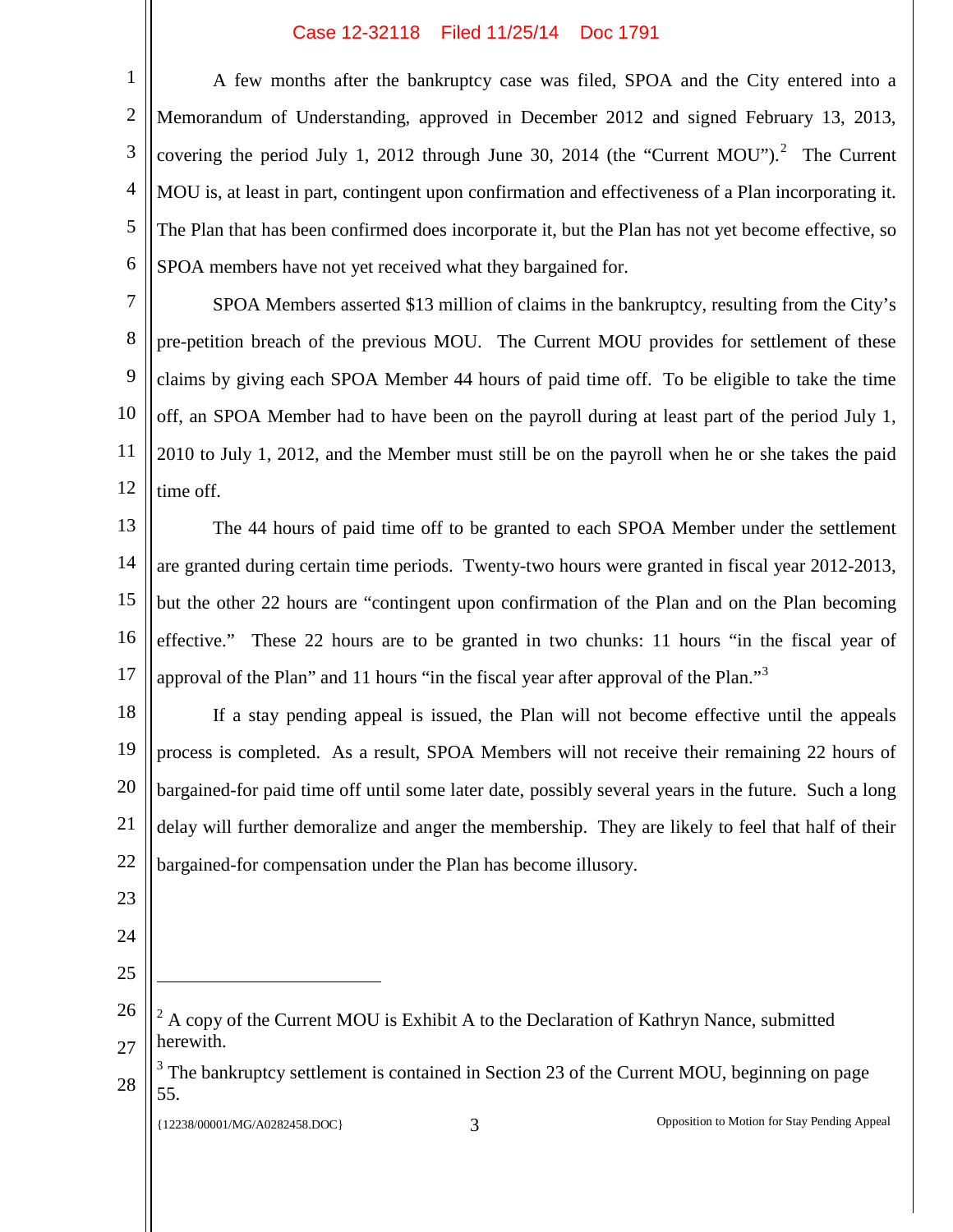8

2 3 This concern is especially true for SPOA Members who, for whatever reason, may wish to leave or retire from City employment. They will lose the rest of their bargained-for settlement of paid time off altogether, because it must be taken while they are still employed at the City.

4 5 6 7 The Current MOU expired six months ago. SPOA and the City are in negotiations for a new MOU to cover the period starting July 1, 2014. If a stay pending appeal is granted, effectively canceling the second half of what SPOA Members were supposed to receive for their bankruptcy claims, there will be demands for other accommodations to compensate the Members.

**II. Argument**

9 10 The United States District Court for this District has clearly set forth the standards for granting a stay pending appeal in a bankruptcy case:

11 12 13 14 15 16 17 "An appellant seeking a discretionary stay pending appeal under Bankruptcy Rule 8005 must prove: (1) appellant is likely to succeed on the merits of the appeal; (2) appellant will suffer irreparable injury; (3) no substantial harm will come to appellee; and (4) the stay will do no harm to the public interest." *Universal Life Church v. United States,* 191 B.R. 433, 444 (E.D. Cal. 1995), citations omitted. "The party moving for a stay has the burden on each of these elements." *In re Shenandoah Realty Partners, L.P.,* 248 B.R. 505, 510 (W.D. Va. 2000). "Movant's failure to satisfy one prong of the standard for granting a stay pending appeal dooms the motion." *In re Deep,* 288 B.R. 27, 30 (N.D.N.Y. 2003), citations omitted; accord *In re Pon,* No. C–93–2745 MHP, 1994 U.S. Dist. LEXIS 2559, at \*6 (N.D. Cal., February 25, 1994).

18 *In re Irwin*, 338 B.R. 839, 843 (E.D. Cal. 2006)

19 20 21 The test is a four-prong test, and the appellant must establish all four prongs – not just one or two. In this case, Franklin is not able to establish even one of the four prongs, much less all of them.

22 23 24 25 26 27 For reasons with which the Court is very familiar, Franklin is not at all likely to succeed on the merits of the appeal. The issues raised by Franklin were fully briefed by all parties during the confirmation process and this Court held a six-day trial and heard extensive arguments before confirming the City's Plan of Adjustment. There is no need to rehash the arguments; the Court is as well-equipped as anyone to know that Franklin's arguments are weaker than the City's and that Franklin is unlikely to succeed on appeal.

28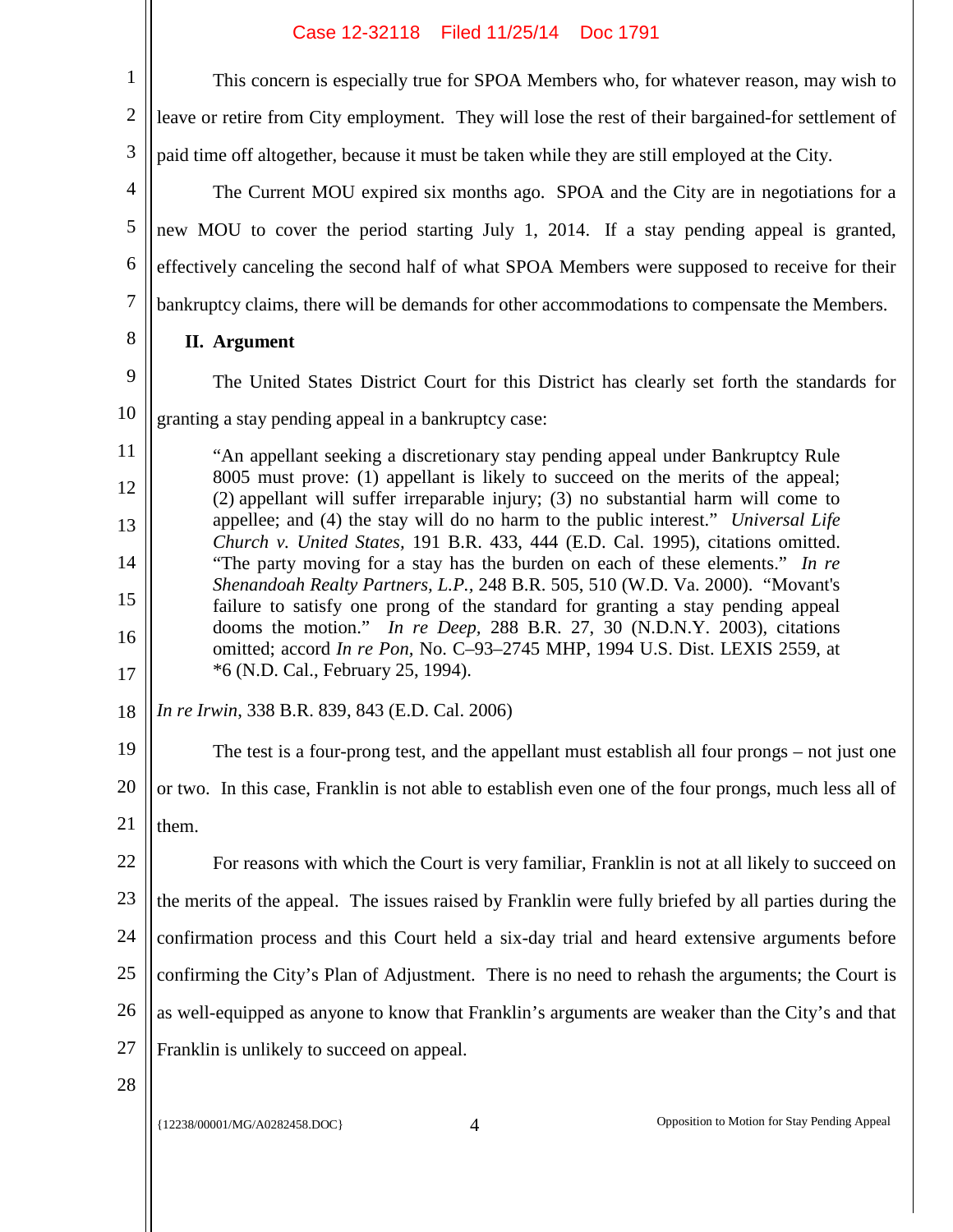Failure to establish this one prong of the four-prong test already dooms Franklin's motion for a stay pending appeal, but Franklin is also unable to establish any of the other three prongs.

3 4 5 6 7 8 9 10 11 The second prong is irreparable injury to Franklin. According to Franklin's own projections, even without impairment of the CalPERS contract and the City's pension obligations to its retirees, former employees, and current employees, "the City will have sufficient future resources with which it can make payments that will provide Franklin with a reasonable recovery over time even if the Plan is consummated."<sup>4</sup> Thus, if no stay is issued, Franklin will *not* be irreparably harmed, because, based on Franklin's own argument, the City will have the ability to pay Franklin more money – up to payment in full of Franklin's approximately \$31 million unsecured claim – if the appellate court requires it. Accordingly, there is no need to protect Franklin during its appeal by issuing a stay, and the second of the four prongs is not satisfied.

12 13 14 15 16 17 18 19 20 The third prong is no substantial harm to the appellee (the City) from the issuance of a stay. In fact, however, the City will be harmed in a number of ways by failure to exit bankruptcy with a confirmed and effective plan. Among other things, the City's ability to attract and retain quality employees, and particularly police officers, will be adversely affected by the continued uncertainty about the City's future and, in particular, the future of CalPERS benefits for the City's employees. Stockton police officers, with their experience in one of the state's highest-crime cities, are very attractive to other law enforcement agencies and can easily move elsewhere. The hemorrhaging the Police Department has already experienced could easily continue if a stay is granted.

21 22 23 24 25 26 The City will also be harmed by having to negotiate alternative compensation to police officers for 22 hours of post-confirmation paid time off to which the City previously agreed, which compensation will be rendered nearly worthless if a stay pending appeal is granted because those 22 hours will not be granted to the officers until the Plan becomes effective. A delay of possibly years makes *half* of the City's negotiated bankruptcy settlement with SPOA essentially meaningless, and there will be demands for a substitute for that half of the settlement.

27

Ξ

1

2

28  $4$  Motion, page 11, lines 9-11.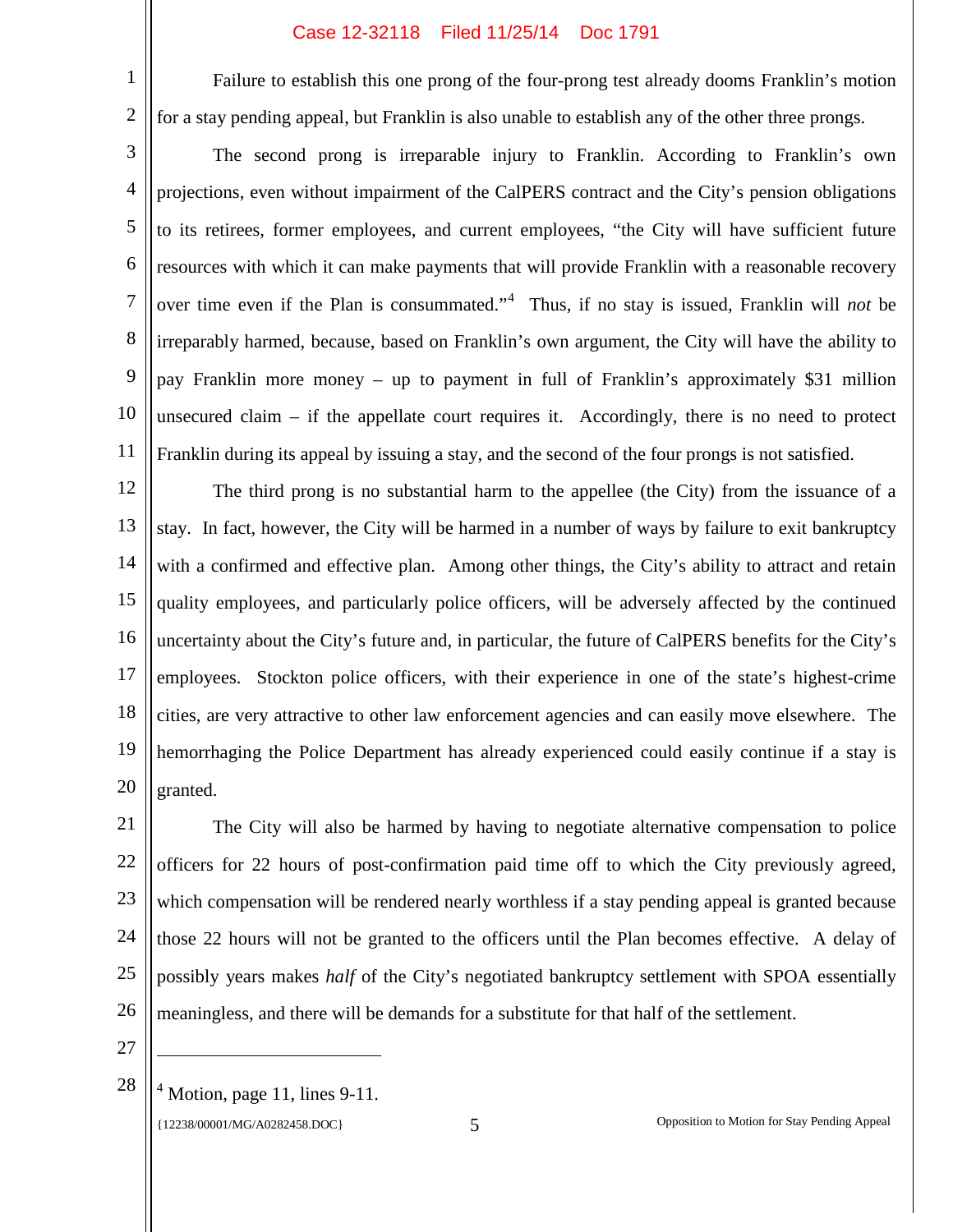Because there will be substantial harm to the City from a stay pending appeal, Franklin has not established the third prong of the test.

3 4 5 6 7 8 9 The fourth prong is no harm to the public interest. Here, once again, Franklin has failed to establish the point. The public interest will be significantly harmed if the City fails to exit bankruptcy. Many creditors, including the City's retirees, a number of whom still reside in Stockton, will not be paid until the Plan becomes effective. Franklin argues that the City could make payments to creditors even if the Plan doesn't become effective, but there is certainly no guarantee that this will happen, and the City, notably, has not made such payments up to now except to a very small subset of creditors.

10 11 12 13 14 15 16 If effectiveness of the Plan is delayed by a stay pending appeal, the City's police officers will not receive half of their bargained-for compensation for their bankruptcy claims until some indefinite time in the future. For many of them, who may retire or leave in the meantime, that day will never come. They have already been waiting three years to receive compensation for the City's pre-petition breach of collective bargaining agreements with the Police Unions. It is unfair to them – and to other creditors who will have to wait to be paid – to delay their partial recovery under the Plan any longer.

17 18 19 20 21 Not only the City, as a municipal entity, but the public who reside and work in Stockton will be damaged if a stay pending appeal makes the City's difficulties in attracting and retaining quality police officers continue into the indefinite future. The public's safety is compromised by an understaffed and inexperienced police force. The people of Stockton deserve to have their City exit bankruptcy and start its recovery now, not months or years from now.

1

2